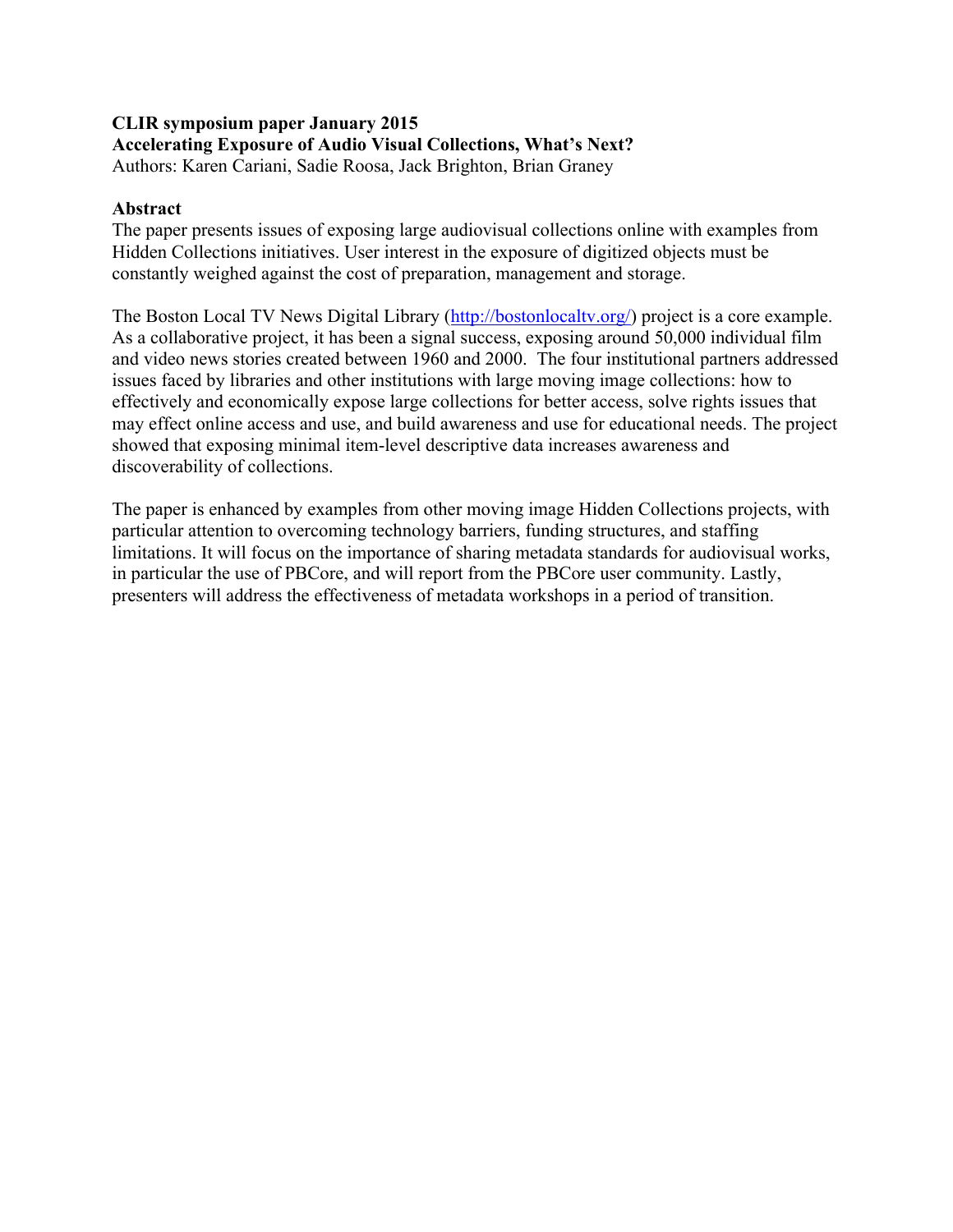#### **Title: Exposing Large Collections of Media Karen Cariani Director WGBH Media Library and Archives**

The challenge for analog audiovisual collections in the digital networked age is their relative invisibility compared to numerous online resources that can be easily searched and viewed through public search engines. If an archive record doesn't appear in a search, it may as well not exist. Any plan for a sustainable online archive must take into consideration this extremely competitive environment for the public's attention. Due to the volume of individual surviving TV news collections, in particular, and each collection containing millions of feet of film and tens of thousands of stories, it is not economically feasible to catalog and digitize the full extent of each collection to expose each archive's content. The solution is not to select narrow topics and abandon the volume of the holdings to dark archives, thereby restricting future use; instead, the challenge is to illuminate the breadth of the collections by determining the information necessary for research within entire collections. The Boston Local TV News Digital Library project demonstrated and tested how to organize widely disparate news stories from separate collections, expose the full range of content from 1960-2000, and contextualize the stories for public access, educational, and scholarly use.

Despite rapid advances in the world of digital libraries, moving images are usually the last to benefit from effective standards-based work—and television news is further deferred, offered in small topical selections, because of the size and technological challenges of large existing collections. Large media collections are hidden because they are on formats that are inaccessible – film, 2", 1", ¾" – all now considered obsolete formats. The equipment alone to watch the content stored on analog formats is disappearing - no longer being manufactured, breaking down, and being discarded. In addition, with the deteriorating magnetic signal on the tapes, and disintegration of the film, often the next time a tape is played when one seeks to determine its content may be the last time the tape can ever be seen, or the signal on the tape ever capable of being captured to make a copy.

So how can we discover what is on these tapes and film and in these media collections? How can we let scholars and researchers know about this content? The dilemma for media material is that content on obsolete formats needs to be digitized to be accessible and then it needs to be described and cataloged to be identified and discovered. Videos are opaque and so the content is unknown without playing them. Titles alone don't necessarily tell you the content. You can't scan tape or film for searchable data. Most research and searching on the web occurs via text search engines. With no robust descriptive metadata for the media, having many hours of digital content available on the web does not make it discoverable. To increase use and improve findability, and access for scholars and researchers, the content needs better descriptive information that can be indexed by search engines.

There are a number of attributes and data that could be gathered without having to fully watch or listen to a program, which would greatly enhance accessibility. Collecting, posting and exposing a minimal amount of data can be helpful. Minimal information that can be gathered from the physical item – on tape labels and film cans, is better than nothing. Verifying or documenting the correct title(s) and title types from the title card and dates associated with the content, identifying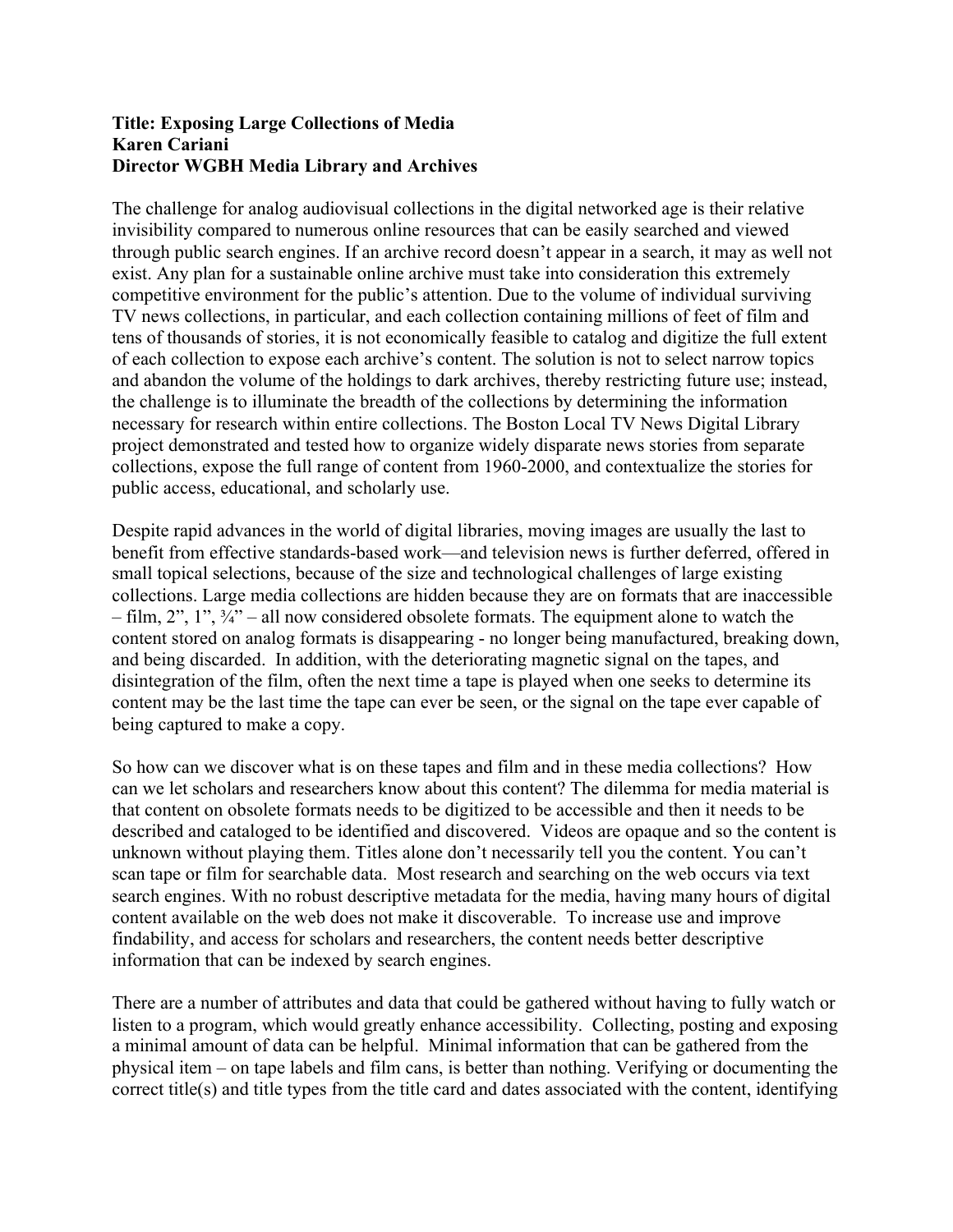primary creators and contributors by just watching or listening to the credits, or only documenting the statement in the copyright notice would help with rights assessment. Additionally, noting the type or genre of program that might not be obvious from the title – like dramatic performance, news, instructional, public affairs, documentary, etc. would be extremely helpful and would aid researchers in their search for material. Having this data as part of the archive will greatly enhance discoverability of the collection for scholarly and humanities work.

To increase access for scholars at WGBH, we have been testing the value of publishing minimal data for our media archive. We launched our archive 'catalog' on-line. It has minimal data, often just a title, in the hopes that it is at least now discoverable. When possible, we have published transcripts of interviews, which are exposed to search engines, further enhancing discoverability. We have worked with our users to add information to our minimal records, thus enhancing the catalog even more. But most of these records are titles of full programs that may have been referenced somewhere at some time. Our news collection posed a more complex challenge. The first was its volume, and second was the variety of topics, which covered more than 10 years of daily news in Boston. Daily news doesn't have a succinct title other than on a collection level that represents 10 years and thousands of items.

Television news has provided a daily chronicle of our communities since the late 1940s, especially through local TV news. Across the United States, collections of local television news on film and defunct analog video occupy shelves at TV and radio stations, colleges and universities, public and specialty libraries, local and state historical societies, and archives and museums. These records of local TV news represent an as yet largely untapped resource for study and use. Despite their potential value to the public and in-school audiences, few other records of contemporary culture have been as unavailable as  $20<sup>th</sup>$  century television news. In its *Television and Video Preservation 1997* report (See Appendix 2), the Library of Congress stated, "The most devastating losses have already occurred among news film and videotape files of local television stations across the United States." Compounding the access problem is the volume of those individual surviving collections and the overwhelming cost of making them accessible and useful. To preserve and enhance the value of audiovisual news collections, they must be organized, described, put into context, and made known to users.

Daily local TV news has been created and produced for over 50 years – 30 minutes to an hour, every day. It is a lot of content, a lot of tape, a lot of hours to view to catalog. For time-based media, the content needs to be seen or heard in real time for a human to be able to describe it and tag it. As an example, our American Archive of Public Broadcasting project, the 40,000 hours we have digitized would take one person working 8 hours, 7 days a week, 30 years to catalog. The resources necessary to fully describe and catalog hours of programming are overwhelming and unattainable.

The few local TV collections offered in digital libraries is relatively small scale and topically focused - chiefly on the civil rights era. These and other projects offer important documentation, yet they do not expose entire collections. This project sought to try and expose entire news collections. The WGBH Media Library and Archives with Northeast Historic Film, Cambridge Community Television, and the Boston Public Library, developed *The Boston TV News Digital Library: 1960-2000*, the first online resource offering a city's commercial, noncommercial, and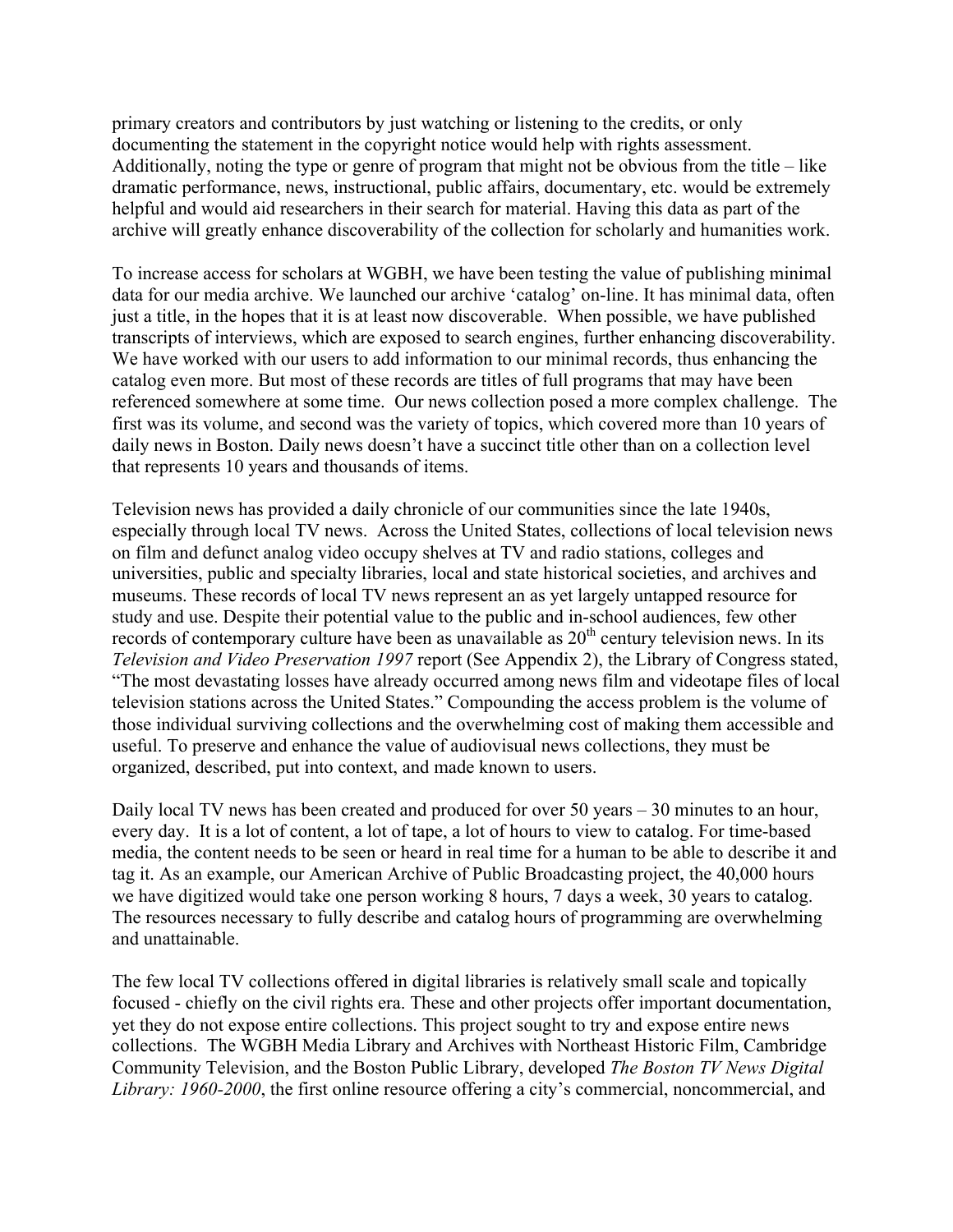community cable TV news heritage to educators and the public. The purpose of the collaboration was to use, test, and demonstrate open source tools to assist custodians of similar resources, while creating an online library offering 40 years of urban moving image materials, resulting in approximately 70,000 news records. *The Boston TV News Digital Library: 1960-2000* is designed to effectively and economically expose large collections for access. Each of the four partners brought a television collection to the digital library ranging from hundreds of analog videotapes to 4 million feet of 16mm film.

Online access to TV news collections poses complicated rights issues. Where users once expected to make research visits to collections, global exposure via the web changes the range of potential legal risks. Consequently, an examination of rights issues for online access to local TV news in public collections was also greatly needed. The ephemeral nature of TV news – it airs and never will be seen again -- made releases and rights issues less risky for broadcasters, so releases and permissions were generally not secured. As part of this project, we worked with our legal team and the Berkman Center at Harvard University to answer some definitive questions to allowing on-line access to the news collection. We wanted to develop a guide for archivists to identify and think about the risks to make decisions of what they can do with their own collections.

As a collaborative project, it has been a signal success, exposing around 50,000 individual film and video news stories from between 1960 and 2000. The four institutional partners addressed issues faced by libraries and other institutions with large moving image collections: how to effectively and economically expose large collections for better access, solve rights issues that may effect online access and use, and build awareness and use for educational needs. The project showed that exposing minimal item- level descriptive data increases awareness and discoverability of collections.

# **Title: An example of exposing large media collections: The Boston Local TV News project Sadie Roosa**

## **Project Assistant, WGBH Media Library and Archives**

Using the Boston TV News Digital Library as an example of a large audiovisual collection, we can explore some of the obstacles and challenges one might face while processing, cataloging, and making any similar collection accessible. We can also use the successes of the project as guidelines for the work needing to be done on other large AV collections.

At the beginning of the project, what we had was essentially four separate AV collections. Each collection was too large for any of the individual holding institutions to handle as part of their everyday workflow. The Boston Public Library (BPL) holds the WHDH Channel Five collection containing more than 23,000 assets, and Northeast Historic Film (NHF) holds the WCVB Film Collection containing more than 15,000 assets. Both of these collections were completely hidden from users, with no electronic inventories or catalogs. Additionally, WGBH holds the Ten O'Clock News collection with nearly 8,000 assets, and Cambridge Community Television (CCTV) holds their own collection of nearly 5,000 assets. Both of these collections were partially cataloged in Filemaker databases but were only available onsite at the holding institution. The collections were not well advertise as a resource to potential researchers on the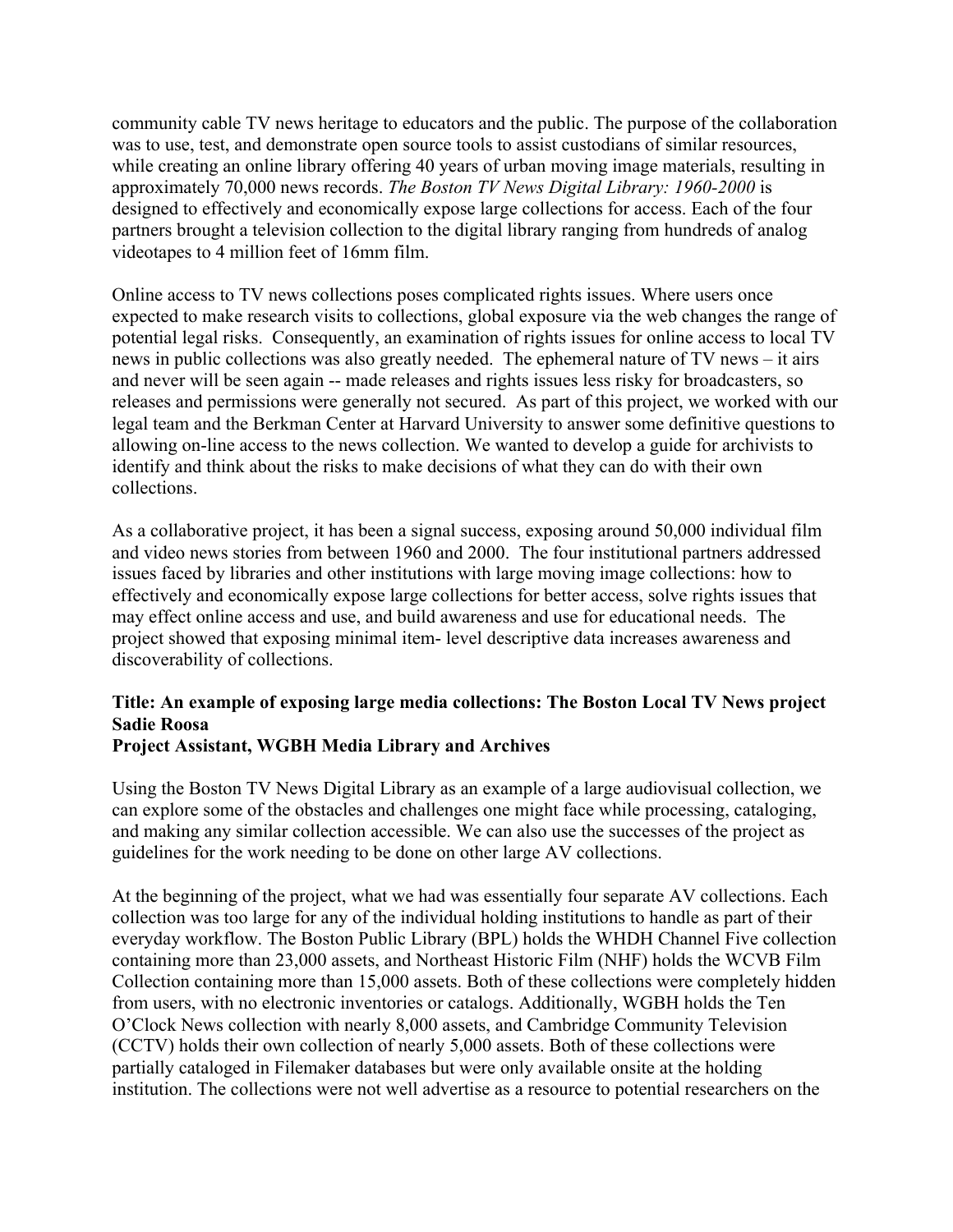collection level, let alone the item level. We decided that the best approach to handling such large collections would be to bring them together, sharing our technical and personnel resources.

With 51,000 assets, 38,000 of which did not have any form of electronic record, we needed to figure out how to make these collections useful. The initial focus of our energy was on the two completely hidden collections. We designed PBCore compliant Filemaker databases to capture and manage the new electronic records. We also took the existing Ten O'Clock News and CCTV Filemaker databases and mapped the existing fields to PBCore. While each collection had particularities in what data was available and relevant, by mapping it all to the same standard, we were able to ensure that these disparate collections could exist as one cohesive collection that could be searched as a whole. Bringing the collections together provided many benefits, including providing more context for each individual collection and allowing for easier comparison between different styles and eras of news reporting.

Rather than beginning by fully cataloging each item in the two hidden collections, which would take considerable time and require the use of playback devices that were not easily available, we created item level records based on what was available to us without any playback. Project assistants and library science interns transcribed a set of index cards that had served as a basic catalog for the WHDH collection. NHF's archivist created item level electronic records for each film reel, recording the can labels and the slugs written on the leaders of the films themselves. By the end of the transcription process, many of the electronic records had dates, and some had significant keywords and names of places and people, but they were remarkably sparse overall.

While we knew the data was far from perfect, and we expected many hours of grooming and normalization ahead, we decided not to wait to publish the records online. There is no clearly defined standard for what data is "good enough" for users to be able to search. We wanted to push the limits and see if the barest item level records, essentially just a date and a keyword or two, a full sentence if we were lucky, would be enough to catch anybody's interest. We discovered that for some users this really was enough. If they knew exactly what they were looking for, they could narrow down our collection based on date and then scan the sparse descriptions for the story they needed.

As not all researchers could conduct such narrow searches, we continued to improve the records by adding subject, name, and location headings that we authorized in a controlled vocabulary consisting of many Library of Congress subject headings and name authority files, as well as many locally authorized headings. At this point we still had not played back any of the items, so all of this cataloging was being done based on the sparse descriptions available by just looking at the index cards, film cans, tape cases, and other labels. Because we were not viewing or listening to any of the items yet, we were able to move through this minimal cataloging at a rapid pace. Using this method we were able to make all of the records slightly more searchable much more quickly than we would ever have been able to fully catalog even one of the individual collections, let alone the combined collection of all four. As we improved the records, we refreshed the data on the website, making it more searchable and user-friendly, not only because of the normalized names and topics, but because the website links the headings, which allows users to go from a record with a specific heading to a list of all the records with that heading.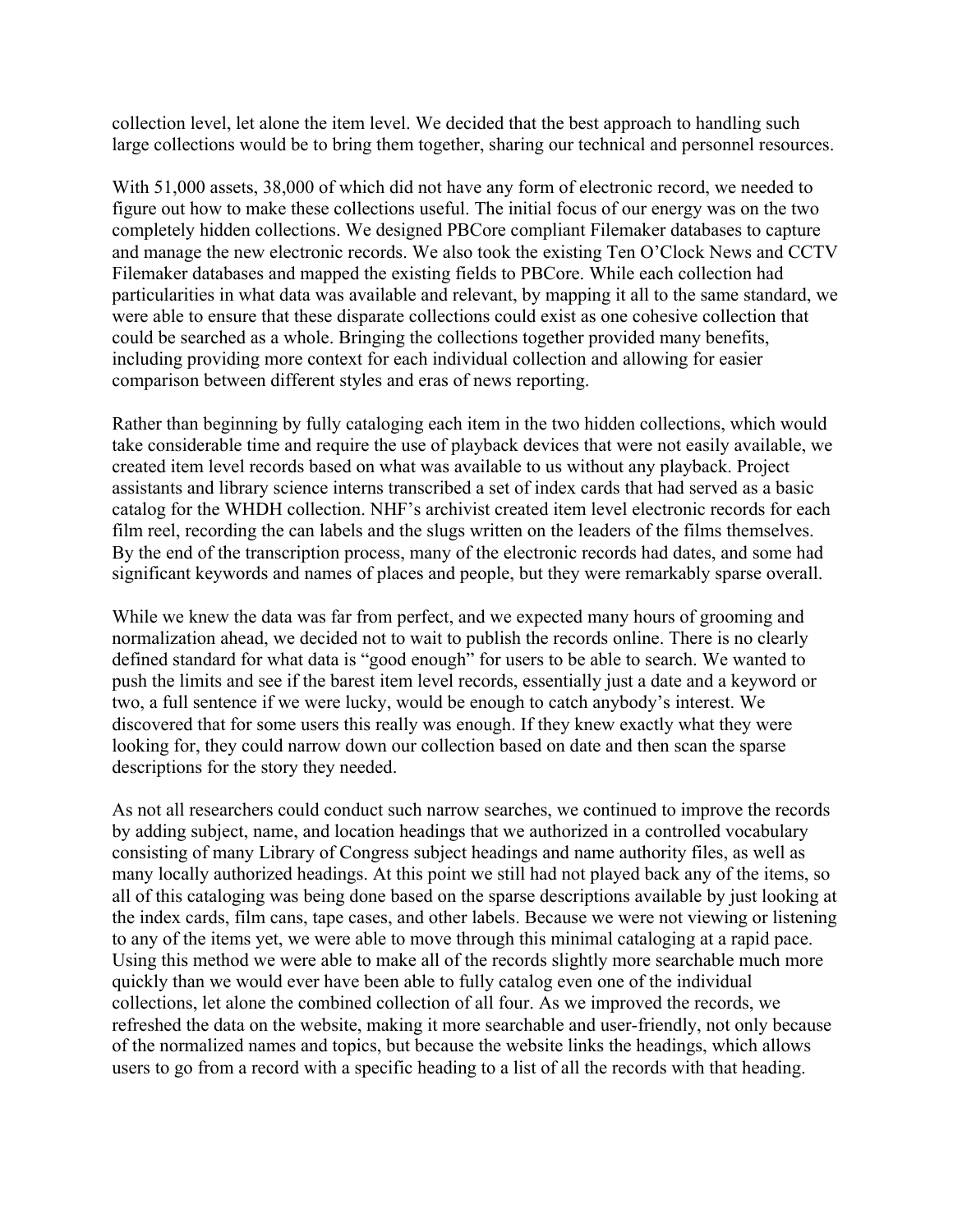As we worked on this minimal cataloging, we also had the project staff and interns pick out especially interesting sounding news stories that they came across. Based on the date and sparse description, they would research newspaper databases and other resources to determine what the news story was likely about. They would then write up a post for the project blog. By featuring these more in-depth looks at our content on the website, we were able to give the richer descriptions for at least a few items, as well as make our collection more visible and attractive to potential users. Users would find our blog posts in search engine results, read the posts containing richer descriptions, and then go on to search all of the sparser records for additional content of interest.

We decided that because of the fragile state of many of the items, especially the  $\frac{3}{4}$  inch videotapes, and the scarcity of easily accessible playback equipment, especially for the BPL's film, we would wait to view and more fully catalog any of the content until it had been digitized. The risk we took in choosing to digitize before viewing was that we might end up digitizing content that had been mislabeled or was actually less significant than the labels indicated. However, we decided that issues with playing the analog formats and the amount of time it would take to view items before digitizing were enough of a deterrent. We also did not feel comfortable making the blanket judgment that a user would find certain content more valuable than other content.

It was clear from the beginning of the project that we would never secure the funding and other resources to digitize the entirety of any of these collections. Rather than deciding internally which items would be prioritized for digitization, we conducted an experiment to see if we could get enough public attention to have our users decide the priority through a process of user voting at the item level. With only the sparse descriptions and the blog posts highlighting a few of the items, we had a total of 1184 votes from the public, spread over 825 items. Based on these votes, and some input from our advisors, we began digitizing the prioritized items.

Once we had the items digitized, it was much easier to view them for cataloging. Project staff and interns viewed the digitized items, wrote short descriptions, and added additional subject, name, and location authority headings. Because we were viewing the electronic copies of the items, we were also able to manipulate the content to make cataloging easier. For example, we played content at two or four times the regular speed,so that speech was still understandable, but the viewing process took half or a quarter of the time. We refreshed the website with these richer descriptions and additional headings, and we added the digitized media to the records, so that users could stream the videos in the site.

When the project ended, we had 1,593 items digitized and streaming on the site, with enhanced descriptions and headings. The other 49,000 records still only have the sparse descriptions and minimal headings, but they are available to search along with the records for the digitized content. We implemented technology that allows users viewing the records to request digitization on an item by item basis. Without additional grant funding to support more digitization, we have to require the users to cover the costs. Overall we are pleased that all of the records, not just the ones we were able to view and fully catalog, are searchable by users, and available to view in some manner.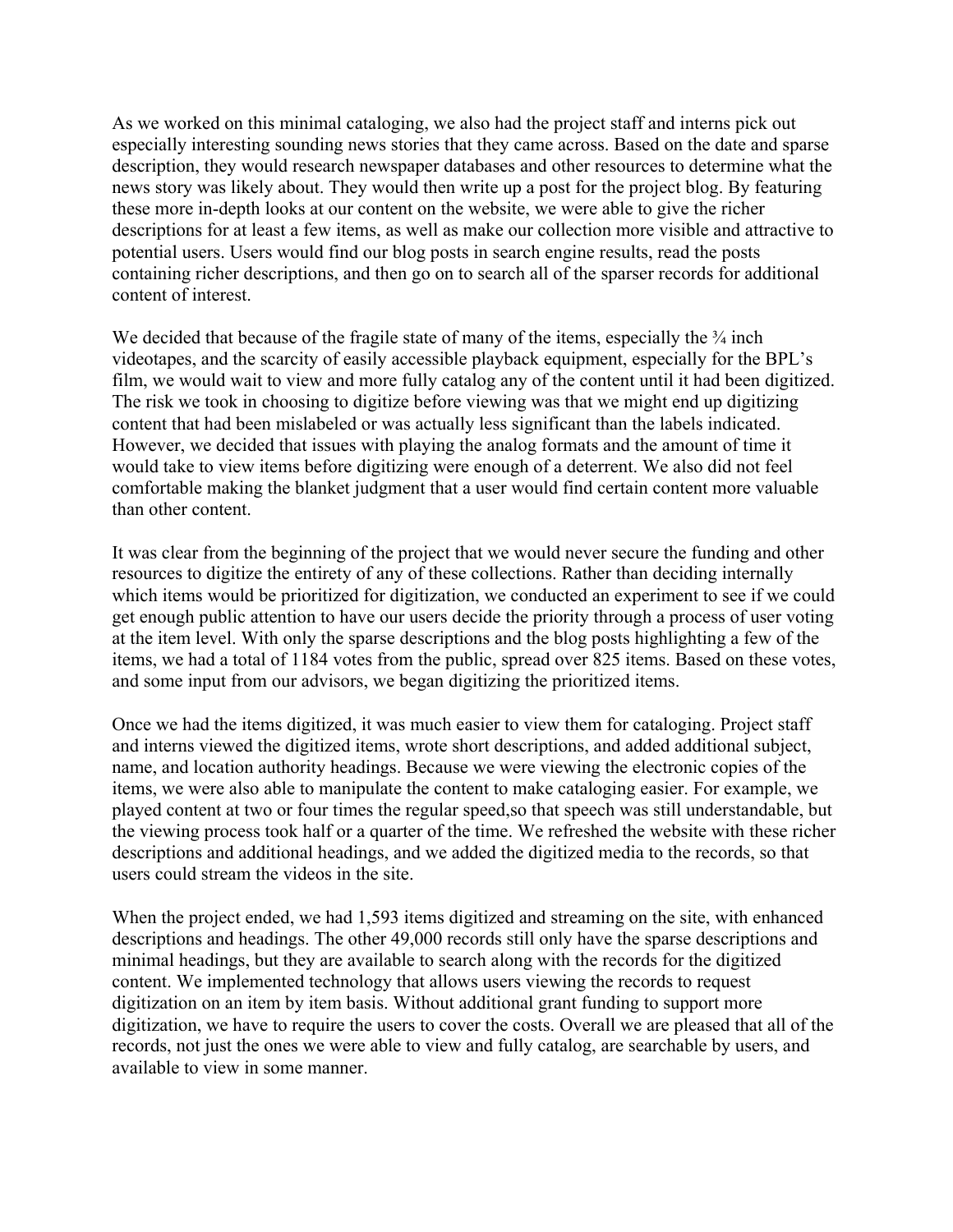#### **Title: Accelerating Exposure of Audio Visual Collections, What's Next?** *Confessions of an Accidental Archivist* **Jack Brighton Director of New Media & Innovation, Illinois Public Media |College of Media**

"My main theme is the extension of the nervous system in the electric age…" Marshall McLuhan - *Letters of Marshall McLuhan* (1987), p. 300

The ability to record and play back moving images and sound has been part of the human technology repertoire for barely more than 100 years. Electricity wasn't commonplace anywhere until the turn of the twentieth century. The combination of electricity and media technology has brought an acceleration of change in our capacity to see and hear, paradoxically both extending and annihilating distance and time. It has also allowed us to create new forms of time-based narrative arts, and increasingly intervenes in every economic, political, and social interaction.

And most of this happened before the Internet.

If "all media are extensions of some human faculty," as McLuhan has it, then archival media are an extension of our memory and imagination. For this to actually mean anything, preservation of moving images and sound is necessary but not sufficient: its value in human culture depends on ready access.

I began my professional life in public broadcasting as a journalist and creator of electronic media. It is toward the realization of "persistent access" to the vast store of our multimedia memory that my career has increasingly become focused.

#### **Fortunately we have no resources**

Exposure to archival practice came from my struggles as a media producer in the emerging digital age. I began designing websites with streaming and downloadable multimedia in 1997, and quickly realized that without an archival plan the situation was becoming hopeless. I saw how quickly technology was changing, and suspected that the media we published on the web at that time would be unplayable within a few years. I placed bets all over the board by publishing RealMedia, QuickTime, Windows Media, and Flash but I assumed all these formats would sooner or later be obsolete. I guessed wrong how quickly that would happen. But I got one or two things right: I saved the original physical formats, and high-resolution digital files derived from the masters. And I began to maintain a database of everything I saved.

Fortunately nobody saw me doing this. As a lowly producer, I had no budget. Therefore, no one could cut my budget or tell me to stop. I was the guy running the station website in his "spare time," and no one complained so long as I did the magic. But I soon noticed something truly disturbing: the problem of persistent media was growing more difficult, more complex, and just plain larger every day. And the rate of change was accelerating.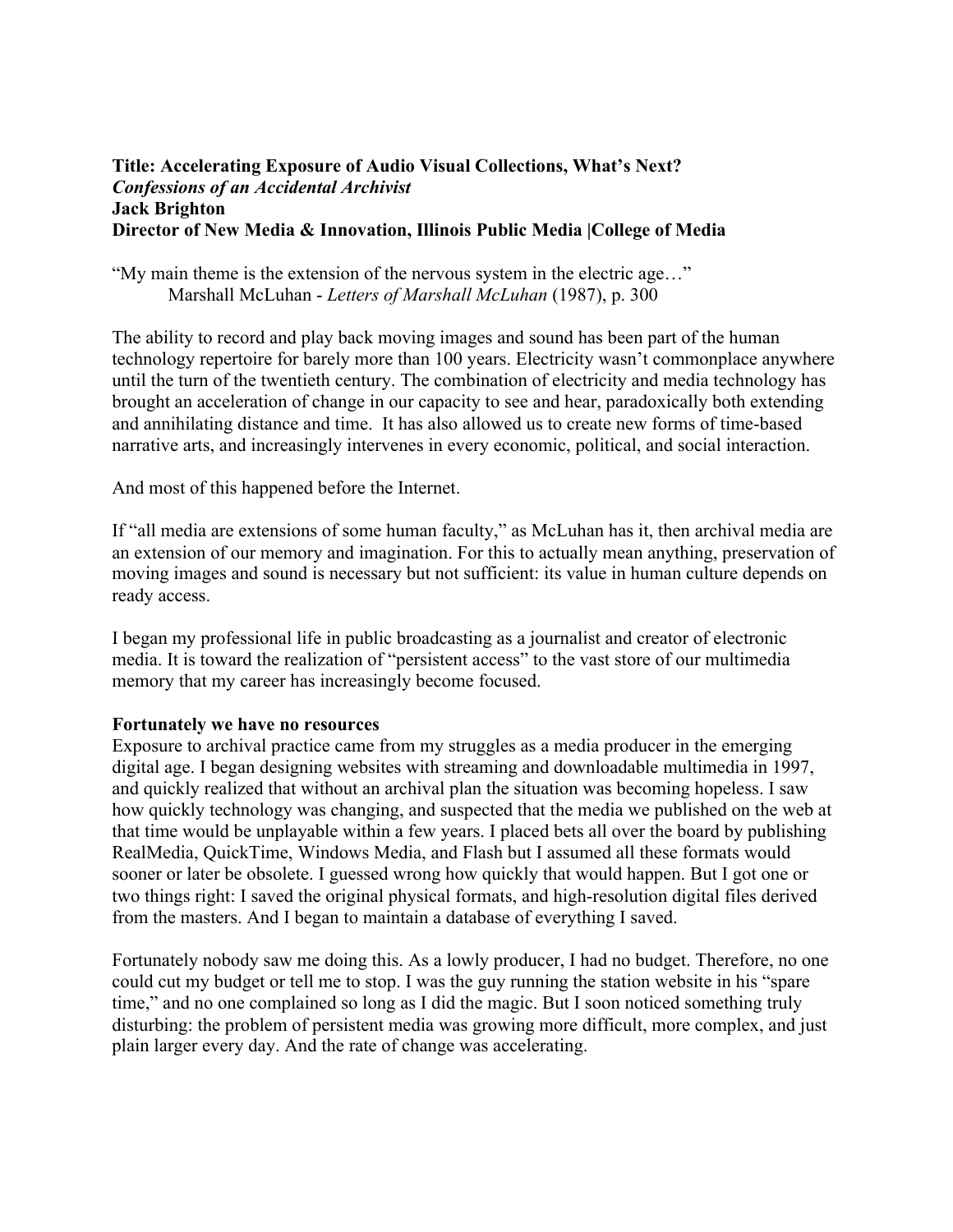And that's not counting our shelves and desk drawers everywhere filled with analog media in fragile formats with barely a peeling label to tell us what they are.

### **Toward content management and a life of data**

You build a website with content and metadata. The presentation is just the access layer. A web page is accessed by humans by way of a browser that parses the html and presents a view we can understand and use. The same web page is accessed by machines (like web crawlers and other applications) by virtue of well-structured data they can parse and reuse. As I began to understand these things, I learned from my colleagues at other public media organizations that many of us were becoming deeply invested in technical solutions that could manage this data, and present it to humans and machines, at the cost of a very large contract and ongoing vendor dependency.

The solution I pursued seemed half-baked by comparison with these expensive, proprietary systems: a simple MySQL database tied to a file system. With this as a data core, we can build applications that speak the language of the Internet. We can present web pages to humans; RSS/podcast feeds to iTunes; Dublin Core and PBCore records to library and archival services. The most difficult challenge is getting good data to begin with. So that's what I focused on, and sought external funding for with some success.

Today we openly share well-structured data with a growing number of public institutions and archival services, including the American Archive, the Pop Up Archive, Collective Access, and the Internet Archive. We provide open access to high-resolution digital media files and all the metadata we can capture and share. In some cases our partners add to and enhance the existing metadata. For example, the Pop Up Archive provides a speech-to-text transcription service that feeds back into our core data. Most of this happens automatically using PBCore as an exchange format between systems.

The way the automation works is as follows:

- Content producers create media files, such as radio news stories, video productions, interview segments, etc. Most of these assets are finished products for broadcast or online distribution. They also might be products of oral history interviews, youth media projects, and special collections based on election cycles and other topic-based productions.
- Producers export media files to a watch folder, from which scripts route the files to software that encodes them to web-friendly formats. Source media files are then moved to network storage where they become subject to our preservation protocols.
- Producers upload the web-friendly media files to our website content management system, which stores the files in an NFS mount addressable by http. While uploading these files, producers add a variety of (mandatory) descriptive metadata. The location of the files and all other metadata then resides in our MySQL database.
- Our website content management system provides an html front end for public access to all uploaded media files and associated metadata. The assets are available for browsing and search on the Illinois Public Media website, and exposed to social media services via Open Graph and other metadata formats.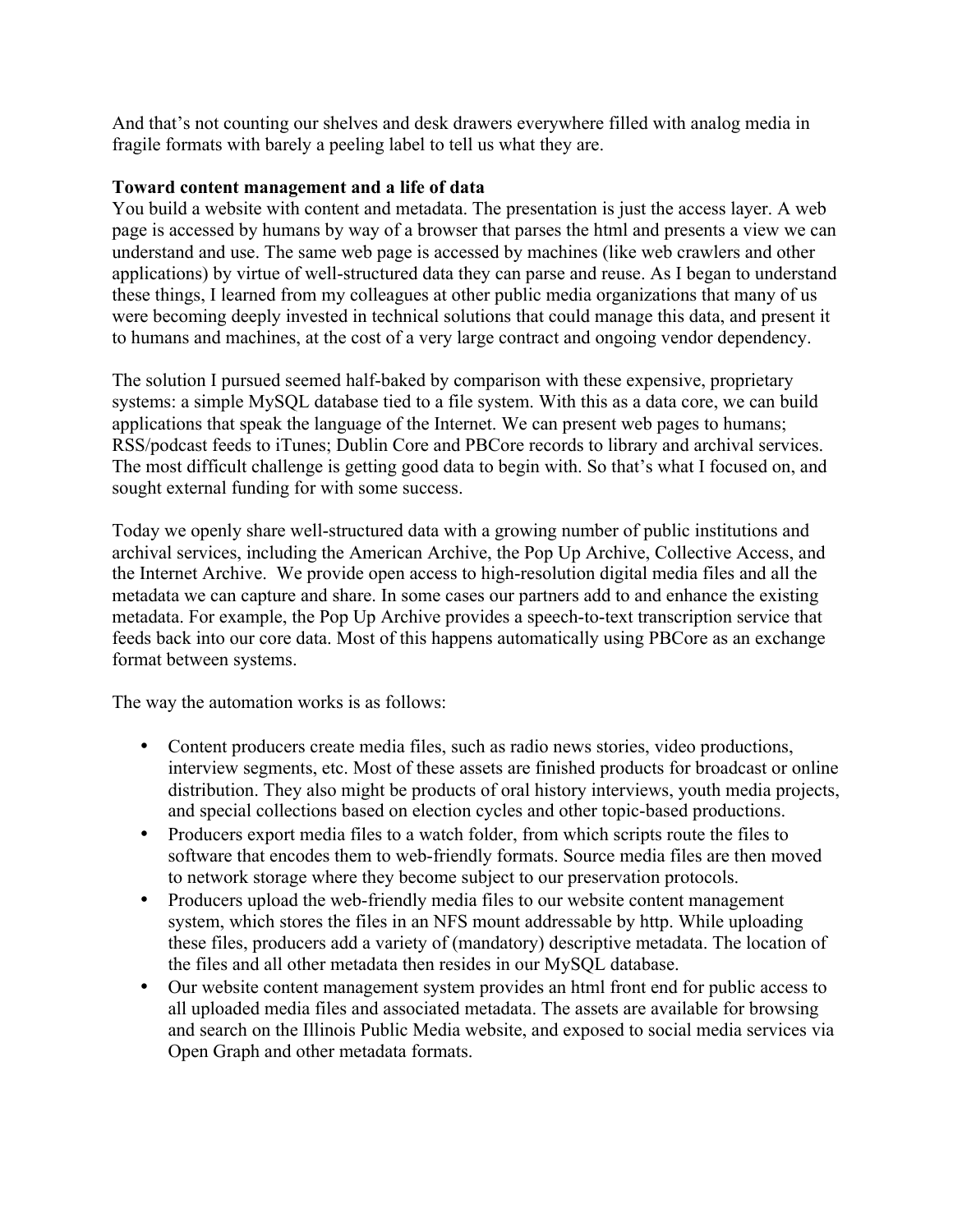- The website CMS also provides full access to all content and metadata in the form of PBCore records using the pbcoreCollection element for exchange of multiple records as a "feed."
- Services like the American Archive and the Pop Up Archive consume Illinois Public Media's PBCore feed for automated ingestion and processing of the media essence files and associated metadata.
- Where external services add to our existing metadata, e.g. text transcripts and SRT files from the Pop Up Archive, the enhanced metadata is added to the MySQL store of data at Illinois Public Media where it is used for search optimization, video captioning, and progressive enhancement of our website user experience.

I would emphasize one key feature of this system: It requires no additional effort on the part of producers beyond publishing media content on the Illinois Public Media website. The system itself could be described as a system of shareable metadata and media files. It just happens to also produce a website.

At Illinois Public Media we don't aspire to fully solve the archival problem. We simply try to be an awesome version of the best data source ever. I think it's important to keep role and scope in mind as more public media and cultural heritage institutions take on the challenge of preserving and creating access to their media collections. Illinois Public Media will serve as the source and authoritative voice for our collections, and if we can't stand up our own trusted repository it's within our mission to share it with other public institutions that can.

#### **If you don't know what you have, you don't really have it**

The complexities of persistent access in the age of rapid change in media technology can seem overwhelming for public media and other cultural heritage institutions. The situation is more dire with the deterioration of our legacy analog and physical media collections. We are racing against both time and scope, and for some significant portion of our audiovisual heritage, we will lose this race.

If we have any remaining arguments about which system or tool is best for managing media content and metadata, we can enjoy that conversation over drinks. The most important thing is to get the data about what we have, and put it in structured form so it can be accessed and shared. Media census projects, like those recently completed at Indiana University and the University of Illinois at Urbana-Champaign, are needed to begin answering the question of what there is to preserve. We can then marshal that data to prioritize the work of preservation and "persistent access."

#### **Persistence of Vision**

"The written symbol extends infinitely, as regards time and space, the range within which one mind can communicate with another." Samuel Butler, *Life and Habit*, London: Trubner & Co, 1978

We live at a time when all previous forms of media are potentially hyperlinked and accessible. We added moving images and sound to the written symbol as means to extend perception,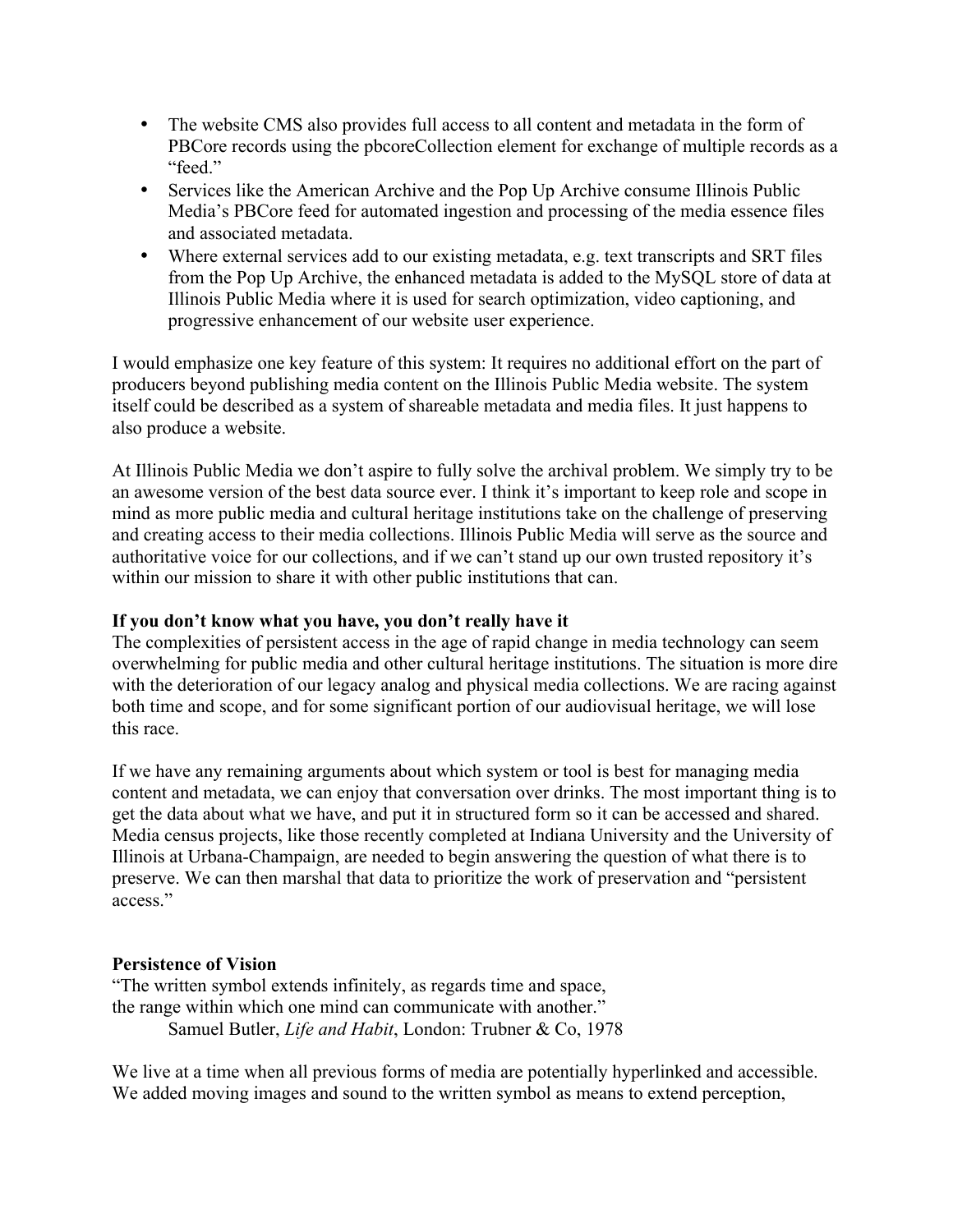communication, knowledge, and imagination. It may seem lofty to claim that our media archives are to culture what memory is to the human brain. But to the extent that we have not yet embraced caring for these as means of extending our senses, our vision and reach are impaired.

The work still to be done is far from trivial, but my experience has been that it begins by focusing on the data. The technical means of handling data will change, but we can make the data accessible as systems and standards evolve. Small institutions like Illinois Public Media can't do everything required for preservation, but we can serve as a node in a larger preservation ecosystem. In terms of preserving an aggregate of potentially all institutional media collections, resources can be allocated at different levels depending on roles and scope. The thing that has brought such rapid change, the Internet, is also the means of connecting the levels.

We may have limited resources, but fortunately we have an architecture of collaboration we're just now beginning to understand.

# **Title: Hidden Collections at Northeast Historic Film Brian Graney Archivist, Black Film Center/Archive, Indiana University**

Northeast Historic Film, a regional moving image archive based in Bucksport, Maine, was among WGBH's partners on the Boston Local TV News project, and was at the same time exploring related questions regarding the exposure of large audiovisual collections over the course of two sequential projects funded in 2009 and 2010 through CLIR's Cataloging Hidden Special Collections and Archives program: Intellectual Access to Images of Work Life, 1916- 1960; and, Moving Images 1938-1940: Amateur Filmmakers Record the New York World's Fair and Its Period. Both projects were directed by Karan Sheldon, a co-founder of Northeast Historic Film.

The 2009 project, Work Life, described 50 unique hidden collections of nearly 800 amateur and industrial films documenting work and labor in the first half of the  $20<sup>th</sup>$  century "to help advance" discovery and inclusion of moving images as primary source materials in the universe of traditional library and archives collections."

This mission had roots at NHF in cataloging efforts extending back to its 1995 Collections Guide, which made use of descriptive standards Archives, Personal Papers, and Manuscripts (APPM) and Archival Moving Image Materials (AMIM). More recently, the 2007 project, Finding and Using Moving Images Online, funded as a National Endowment for the Humanities Digital Humanities Start-up Grant, demonstrated the value of treating films with integrity as primary source materials for the humanities by selecting and presenting archival moving images explicitly as unedited texts within a hierarchical structure rooted in provenance.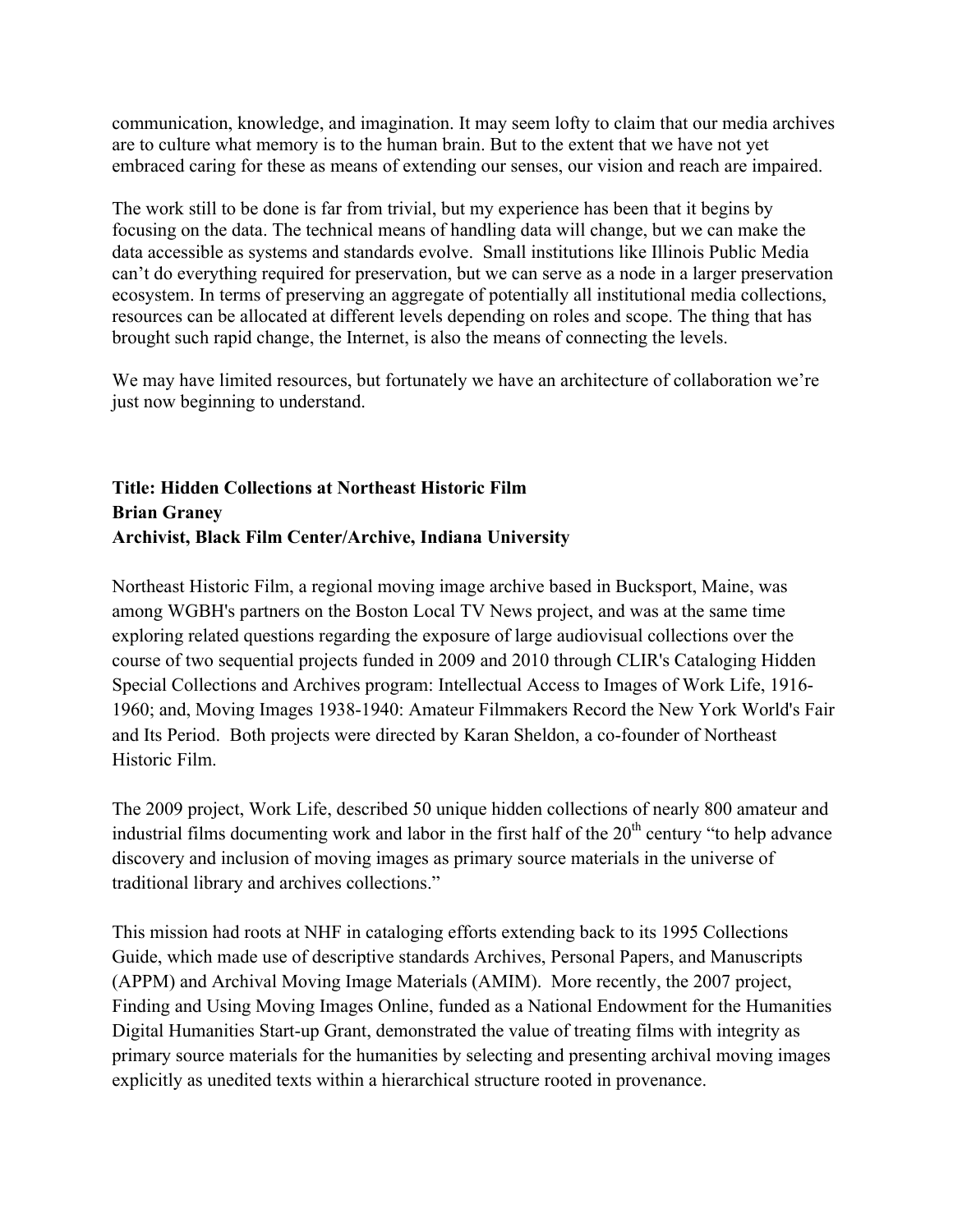With the Work Life project, NHF continued this approach by formally adopting an efficient metadata model integrating provenance-based archival description of moving image collections with descriptive and technical metadata at the item level, based on the widely-supported standards Describing Archives: A Content Standard (DACS) and Encoded Archival Description (EAD), along with the then-emerging audiovisual metadata standard, PBCore 1.3. NHF also worked with database developers to implement a custom profile of the open source CollectiveAccess platform, designed for web-enabled production and presentation of finding aids with embedded images and digital video; search and navigation across collections and items; and export of XML-based EAD and PBCore records. Elements of the open source profile developed for this project have since served in CollectiveAccess implementations at large and small institutions, including the Academy Film Archive and the Chicago Film Archives.

NHF's 2010 CLIR project set out to describe hidden collections of amateur film across three institutions, including NHF, the George Eastman House International Museum of Photography and Film, and the Queens Museum of Art. The emphasis on amateur film shot at the 1939-1940 New York World's Fair aimed to establish the subject within a broader research context of amateur filmmaking of the period. There was at the same time a strategic emphasis on promoting wider implementation of the descriptive practices and tools developed through the Work Life project and dissemination of related resources, tools, and strategies, primarily through a series of cataloging workshops held over the project year in Rochester, NY, with the L. Jeffrey Selznick School of Film Preservation; in Boston, MA, with the Northeast Document Conservation Center and the Simmons College School of Library and Information Science; and in Austin, TX, with the Association of Moving Image Archivists.

There was throughout both projects an underlying effort to interrogate the practices and priorities at the archive in order to establish efficient workflows in areas of support for project cataloging – such as inspection, conservation, and reformatting – and in cataloging itself. In evaluating this, we returned regularly to discussions of what might constitute efficient processing for moving images – particularly for home movies and amateur films.

In the case of the World's Fair project, we resolved this question situationally within the thematic framework of the project, which privileged above all films of the 1939-1940 New York World's Fair, examined them alongside other amateur films of the 1938-1940 period, and established all of the films as individual items within the context of their individual collections, which, on the whole, were broader in their subjects and dates of creation.

As in the earlier Work Life and Moving Images Online projects, DACS-based collection level records were created across the board, meeting the standard's single-level minimum element requirements and enhancing records with some additional elements recommended for optimal description, including administrative and biographical histories of the creators, and geographic,